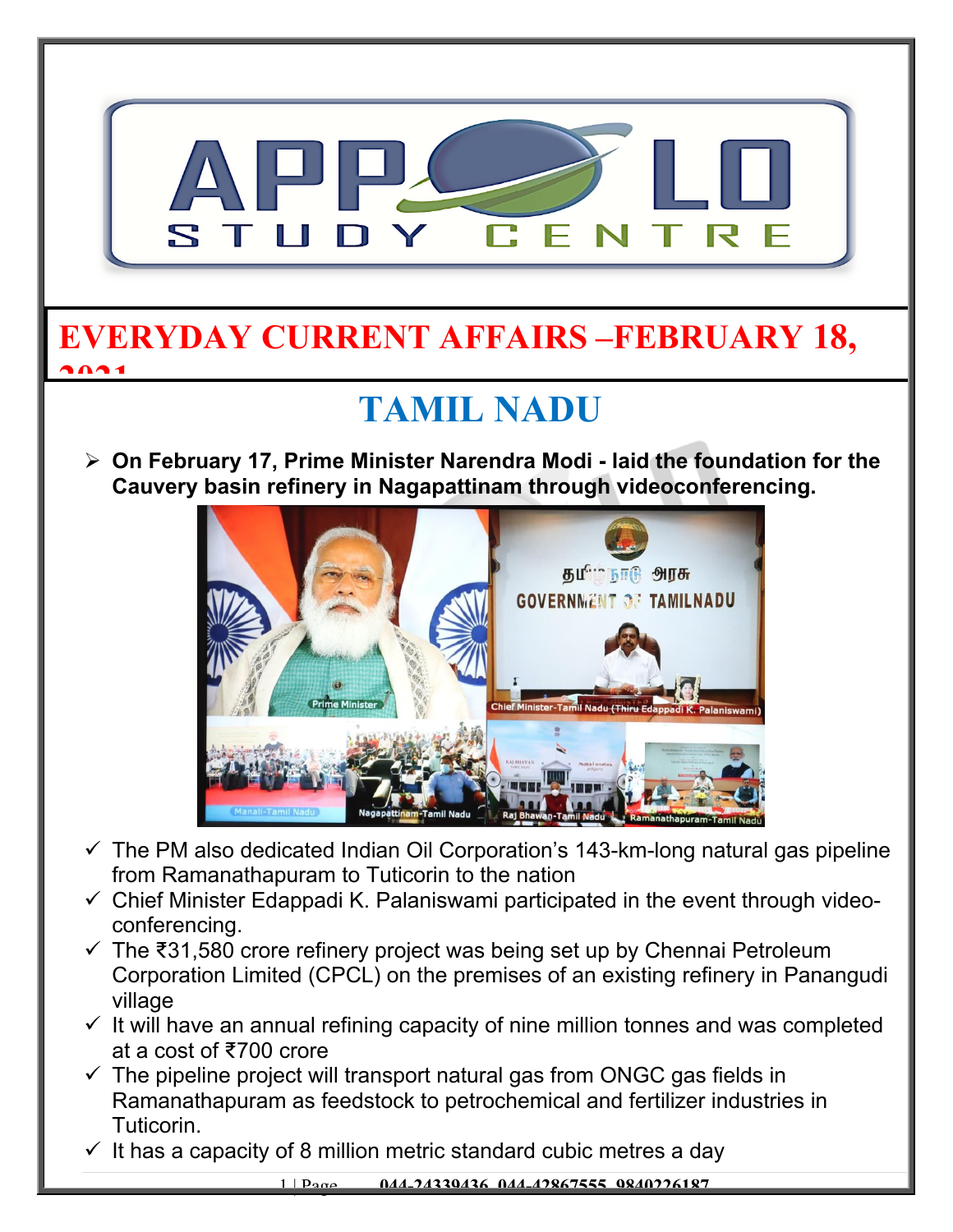- $\checkmark$  The pipeline is part of the mega natural gas pipeline project being implemented in Tamil Nadu, Andhra Pradesh, Karnataka and Puducherry.
- $\checkmark$  The 1,445-km-long natural gas pipeline will connect Ennore Thiruvallur -Bengaluru - Puducherry - Nagapattinam - Madurai-Tuticorin
- $\checkmark$  It is being established to evacuate gas from the Liquefied Natural Gas (LNG) import terminal at Kamarajar port in Thiruvallur district that has a capacity of 5 million metric tonnes per annum.
- $\checkmark$  The Ramanathapuram Tuticorin pipeline will be connected to Ennore LNG terminal to meet the increased demand in the southern part of the country.
- $\checkmark$  It will also supply environment friendly piped natural gas to households in the form of CNG.
- $\checkmark$  The proposed refinery at Nagapattinam will produce petrol, diesel, and polypropylene.
- $\checkmark$  The project would provide direct employment to 600 people and indirect employment to 1,000 people
- **P. Dhanasekaran and M. Sreedhar have been appointed as State Information Commissioners in the Tamil Nadu Information Commission.**
- $\checkmark$  They will replace R. Dhakshinamurthy and G. Murugan, who have ceased to hold the posts.
- $\checkmark$  Dhanasekaran and Sreedhar will hold office for a term of three years from the date on which they assume office or the date on which they attain 65 years of age, whichever is earlier.

## **NATIONAL**

- **The government approved a mega ₹12,195 crore production-linked incentive (PLI) scheme for telecom gear manufacturing over a period of five years**
- $\checkmark$  The decision is aimed towards strengthening the local manufacturing drive and make India a global hub for manufacturing telecom equipment
- The scheme is expected to lead to an incremental production of about ₹2.4 lakh crore, with exports of about ₹2 lakh crore and bring in investments of more than ₹3,000 crore.
- $\checkmark$  The decision was approved by the Union Cabinet on February 17
- $\checkmark$  The scheme will be operational from April 1, 2021
- $\checkmark$  It was also likely to generate 40,000 direct and indirect employment opportunities and generate tax revenue of ₹17,000 crore from telecom equipment manufacturing
- $\checkmark$  The scheme will cover the manufacturing of core transmission equipment, 4G/5G Next Generation Radio Access Network and wireless equipment, access and Customer Premises Equipment (CPE), Internet of Things (IoT) access devices, other wireless equipment and enterprise equipment such as switches and routers.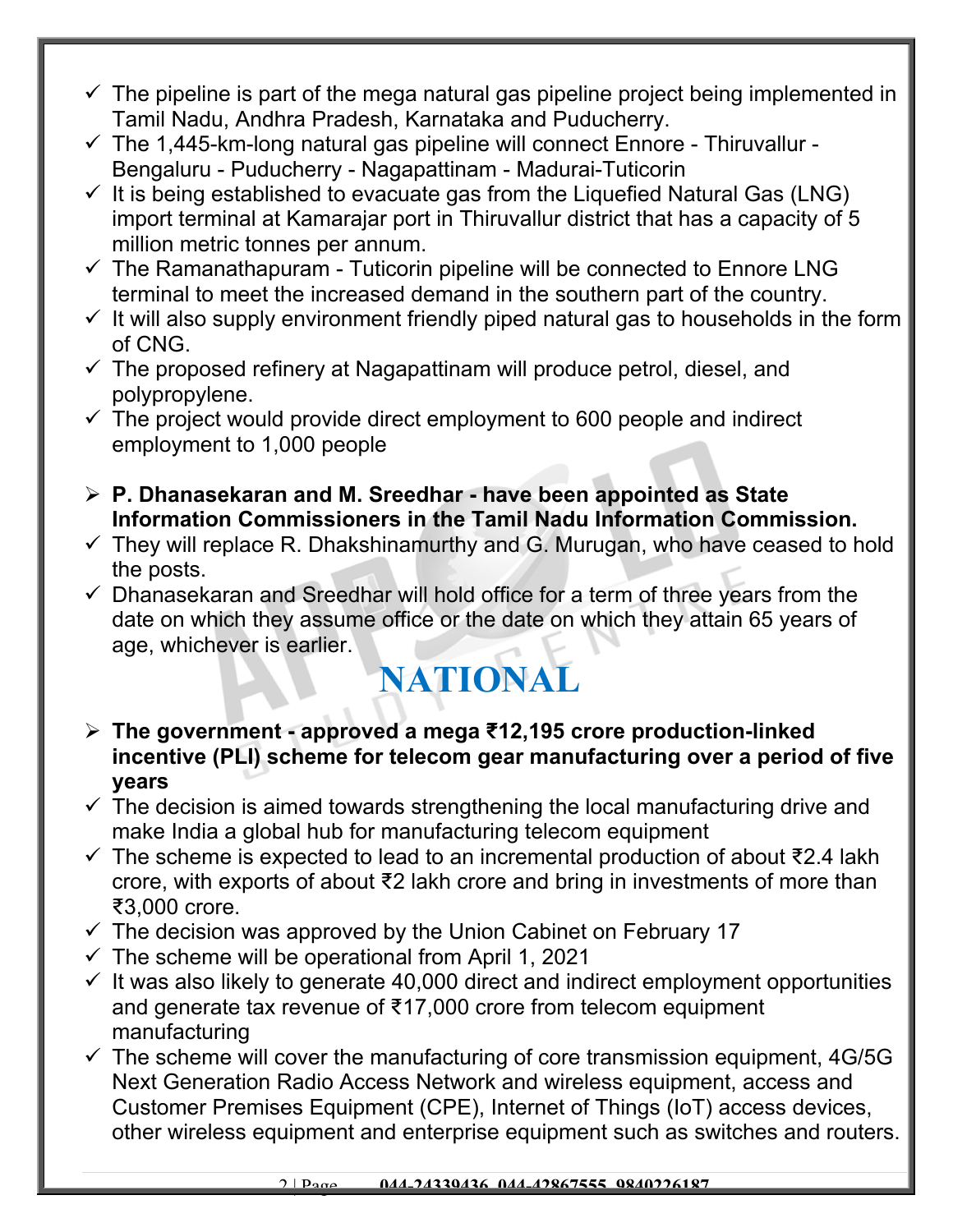- $\checkmark$  The core 'component' of this scheme is to offset the import of telecom equipment worth more than ₹50,000 crore.
- $\checkmark$  For inclusion of MSMEs in the scheme, the minimum investment threshold has been kept at ₹10 crore, while for others it is ₹100 crore.
- $\checkmark$  For MSMEs, a 1% higher incentive is also proposed in the first three years.
- $\checkmark$  The details of the scheme were informed by Telecom & IT Minister Ravi Shankar Prasad.
- **On February 17, the Cabinet approved signing of a Comprehensive Economic Cooperation and Partnership Agreement (CECPA) between India and Mauritius**
- $\checkmark$  This is India's first such trade agreement with any African country.
- $\checkmark$  The agreement aims to promote trade of goods and movement of individuals between the two countries as well as telecom and financial services.
- $\checkmark$  It is a kind of a free trade agreement between India and Mauritius, liberalizing the norms to boost the bilateral trade
- $\checkmark$  Mauritius is a key ally of India with which it shares a long relationship.
- $\checkmark$  The agreement, to be signed shortly, covers 310 export items for India
- $\checkmark$  It includes food stuff and beverages (80 tariff lines), agricultural products (25 lines), textile and textile articles (27 lines), base metals and articles thereof (32 lines), electricals and electronic item (13 lines), plastics and chemicals (20 lines), wood and articles thereof (15 lines), and others.
- $\checkmark$  Mauritius will benefit from preferential market access into India for its 615 products
- $\checkmark$  These products include frozen fish, speciality sugar, biscuits, fresh fruits, juices, mineral water, beer, alcoholic drinks, soaps, bags, medical and surgical equipment, and apparel.
- $\checkmark$  In case of services, Indian service providers will have access to around 115 subsectors from 11 broad service sectors
- $\checkmark$  The service sectors include professional services, computer related services, research & development, other business services, telecommunication, construction, distribution, education, environmental, financial, tourism & travel related, recreational, yoga, audio-visual services, and transport services
- $\checkmark$  Under the agreement, both the countries have agreed to cut or eliminate the duties on the products and liberalize the norms to promote the services trade.
- **On February 17, the Union Cabinet approved amendments to the Juvenile Justice (Care and Protection of Children) Act, 2015**
- $\checkmark$  The latest amendments give district magistrates the power to issue adoption orders and monitor functioning of various agencies responsible for implementation of the Act.
- $\checkmark$  The divisional commissioner will have the power to decide appeals with regard to adoption cases.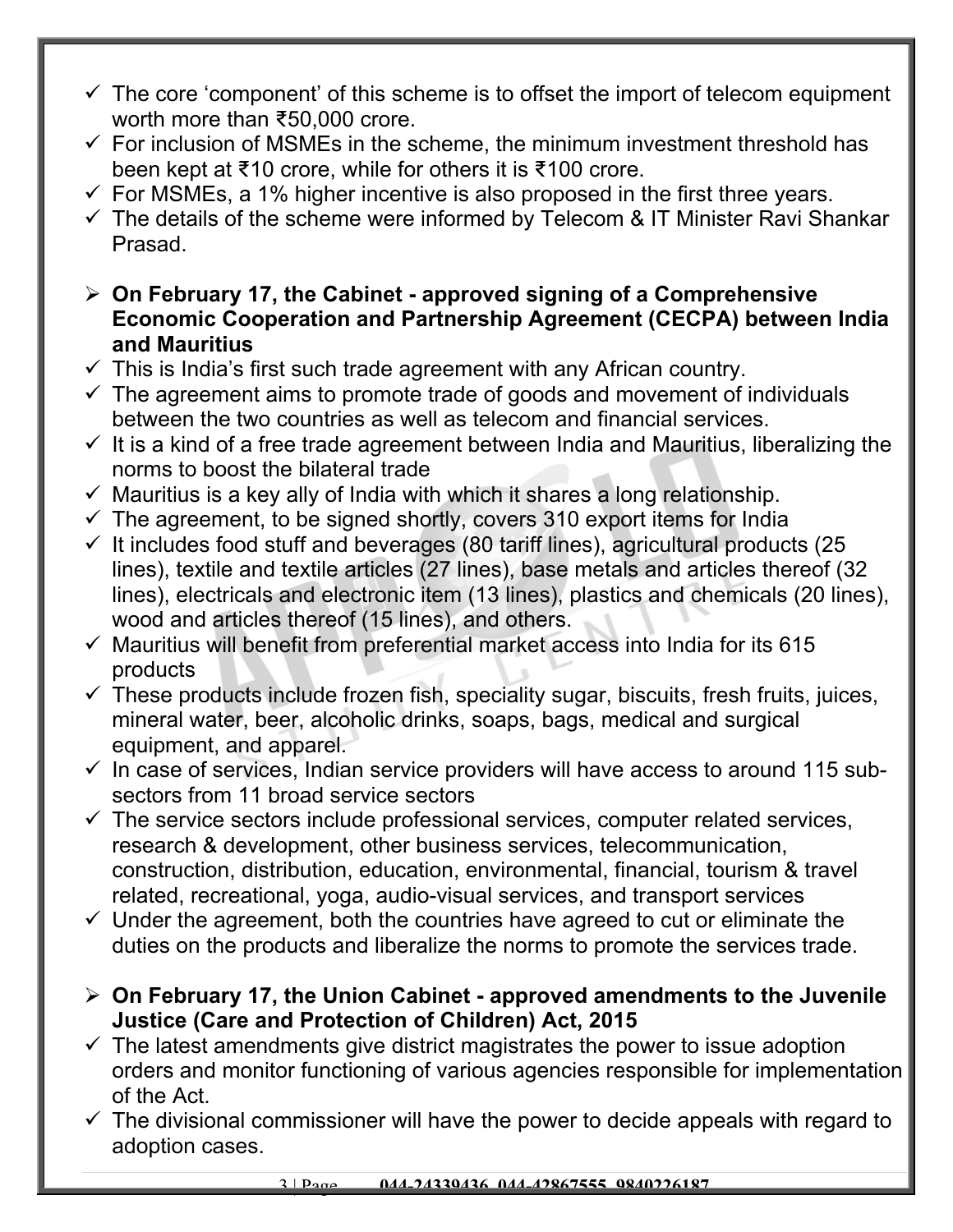- $\checkmark$  This will enable "speedy disposal of adoption cases and enhance accountability", according to the Government
- $\checkmark$  Currently adoption orders are issued by the district courts.
- $\checkmark$  The proposed amendments categorise previously undefined offences as 'serious offence' where the sentence is more than seven years but no minimum sentence is prescribed or a minimum sentence of less than seven years is provided.
- $\checkmark$  At present, the Act has three categories of petty, serious and heinous crimes.
- $\checkmark$  It is also proposed to expand the definition of "Child In Need of Care and Protection" (CNCP) to include victims of trafficking, drug abuse, abandonment by guardians and those rescued from child labour under the National Child Labour Project.
- $\checkmark$  It is also proposed to bring the district child protection units under the jurisdiction of the DM.
- $\checkmark$  Besides, Child Care Institutions will be approved for registration only after a report with recommendations is sent to the authorities by the district magistrate.
- $\checkmark$  Also Child Welfare Committee members will be appointed after a background and educational qualification check.
- **On February 17, the Union cabinet approved enhanced delegation of financial powers under capital procurement to levels below the vice chiefs of Army, Navy and IAF**
- $\checkmark$  The decision is aimed at faster processing and implementation of military modernisation projects.
- $\checkmark$  Accordingly, financial powers of up to ₹100 crore have been delegated to commanders-in-chief of the different commands in the three Services and the regional commanders of the Coast Guard.
- $\checkmark$  The financial powers up to ₹200 crore have been delegated to the Deputy Chief of Army Staff, the Master General Sustenance (Army), the Chief of Material (Navy), the Air Officer Maintenance (IAF), the Deputy Chief of the Integrated Defence Staff and the Additional Director General, Coast Guard.
- $\checkmark$  This delegation of powers will be for items of capital nature such as overhaul and refit of tanks, helicopters and aircraft, replacement of critical arms, ammunition and weapons, and creation of security infrastructure.
- **On February 17, India announced a gift of 2 lakh doses of Covid vaccine doses for UN peacekeeping forces**
- $\checkmark$  This was announced by External Affairs Minister S Jaishankar while speaking at the UNSC open debate on ensuring equitable access to Covid-19 vaccines in countries affected by conflict and insecurity
- $\checkmark$  The debate was attended by the Foreign Ministers of the UNSC member countries.
- $\checkmark$  The foreign minister laid out nine "solutions" to five "concerns" regarding the global accessibility to vaccines.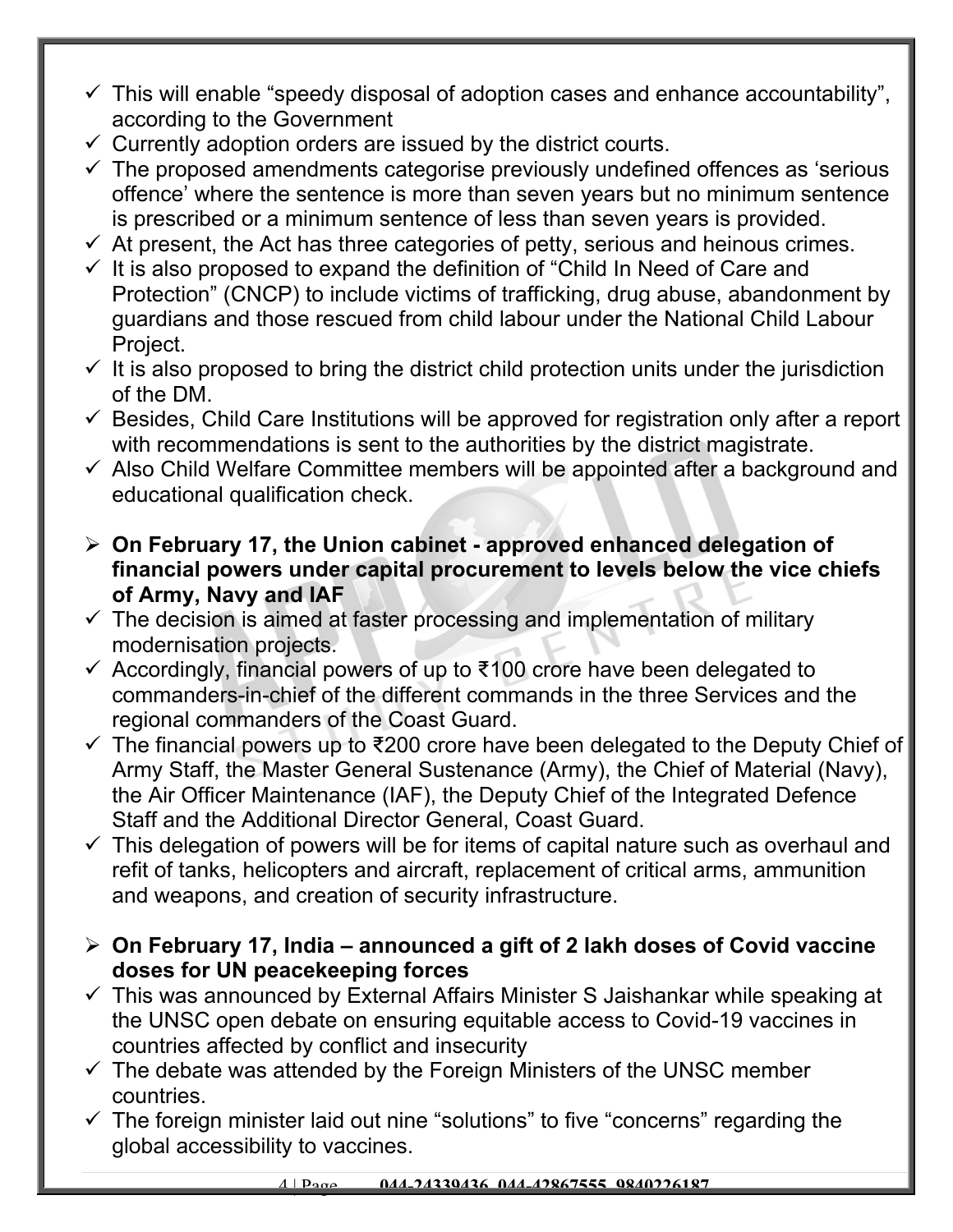- $\checkmark$  Canada is the only G-7 country to demand its share of doses from the Covax facility.
- $\checkmark$  China had supplied vaccines to 22 countries, as per its foreign minister.
- $\checkmark$  India told the UN Security Council that 25 countries have already received Indiamade vaccines under its Vaccine Maitri programme.
- $\checkmark$  Another 49 countries in Europe, Latin America, Caribbean, Africa Southeast Asia and Pacific islands will be supplied in the coming days.
- $\checkmark$  Currently there are three variants of concern the UK/Kent variant, South Africa and Brazil/Manaus variants.
- $\checkmark$  India joined other countries to strengthen the COVAX facility, prevent disinformation campaigns and prepare for the next global pandemic.
- $\checkmark$  COVAX is a global initiative to develop, purchase and deliver vaccines worldwide
- $\checkmark$  Until February 9, India had supplied 62.7 lakh of a total of 167.7 lakh of its vaccines as gifts, the remainder being sent on commercial terms
- **The Mathura district jail has started preparations to hang a woman for the first time in independent India.**



- $\checkmark$  38-year old Shabnam Ali was convicted of killing seven members of her family when she was 25 years old
- $\checkmark$  Over the next 11 years, Shabnam went to the Allahabad high court, the Supreme Court, the President and then the Supreme Court (SC) again.
- $\checkmark$  In January last year, her review petition was dismissed by the SC.
- $\checkmark$  The Mathura district jail is the only jail in the country where women can be hanged
- $\checkmark$  Built 150 years ago, the gallows has never been used in independent India.

## **INTERNATIONAL**

- **Pakistan is unlikely to exit the Financial Action Task Force's (FATF) 'grey' list until June**
- $\checkmark$  The global terror financing and money laundering watchdog, FATF's Plenary and Working Group meetings is scheduled to be held from February 21 to 26 in Paris
- $\checkmark$  The meeting is all set to decide on Pakistan's grey list status.
- $\checkmark$  Pakistan was placed on the 'grey' list in June 2018 and given a timeline to implement 27 action points.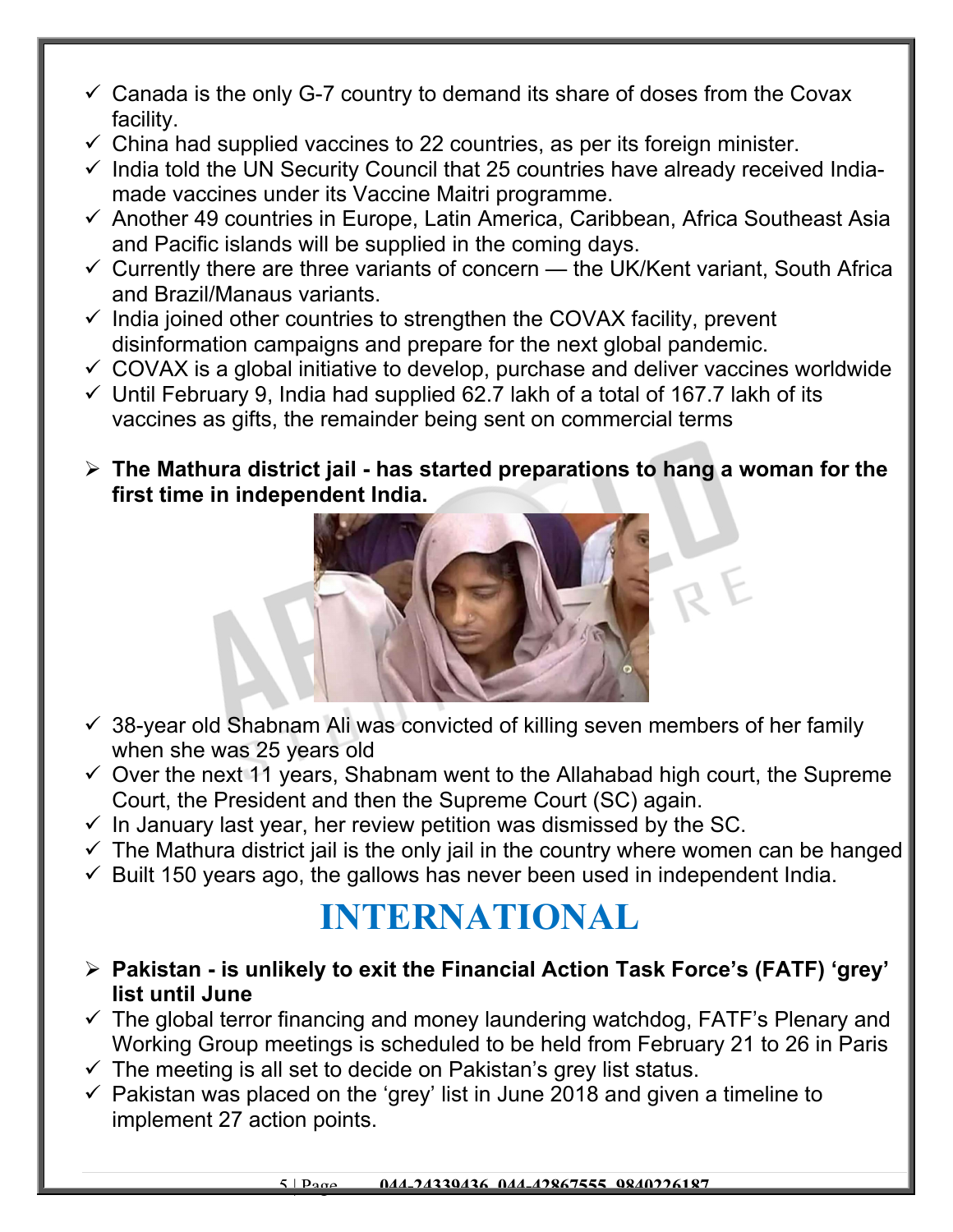- **On February 17, Britain became the first country in the world to approve 'human challenge trials' in which volunteers will be deliberately exposed to Covid-19 to advance research.**
- $\checkmark$  The trial will see up to 90 healthy volunteers aged between 18 and 30 exposed to the smallest amount of the virus needed to cause infection.
- $\checkmark$  Volunteers will be screened for possible health risks, and kept in quarantine for close monitoring for at least 14 days in a specialist unit at London's Royal Free Hospital.
- $\checkmark$  Imperial College London is co-leading the project with the UK government's vaccines task force and the clinical firm hVIVO.
- $\checkmark$  Volunteers will get compensation of around £88 per day for the duration of the study
- $\checkmark$  The study, due to start within a month, will also involve follow-up monitoring for a year
- $\checkmark$  To make the trial safe, the version of the SARS-CoV-2 virus circulating in England since March 2020 will be used, rather than a new variants
- $\checkmark$  Scientists have used human challenge trials for decades to learn more about diseases such as malaria, flu, typhoid and cholera, and to develop treatments.

### **INDIA AND NEIGHBOURS**

- **Sri Lanka will re-acquire 99 World War II-era oil storage tanks leased to Indian Oil Corporation in the eastern port district of Trincomalee**
- $\checkmark$  In 2003, Sri Lanka leased out the oil tank farm to India, for the upgradation and commissioning of 99 tanks in it for a 35-year period.
- $\checkmark$  However, the project did not proceed further inspite of renewed discussions during PM Narendra Modi's visit to Sri Lanka in 2015 and a "roadmap" finalised in 2017
- $\checkmark$  It is the second deal with India to be scrapped by Sri Lanka this year.
- $\checkmark$  Last month, the Sri Lankan government scrapped the trilateral deal with India and Japan to develop the Colombo Port's Eastern Container Terminal (ECT).
- $\checkmark$  The harbour in Trincomalee is considered one of the finest deep-sea, natural harbours, in a strategically coveted spot, on Sri Lanka's north-eastern coast.
- $\checkmark$  It was developed by the British during World War II.
- $\checkmark$  The storage tanks will have the capacity to offer bunkering facilities to the ships sailing in close proximity to Trincomalee

# **PERSONALITIES**

 **Rashmi Samant – has announced that she has quit as the president of the Oxford University Students' Union on February 16**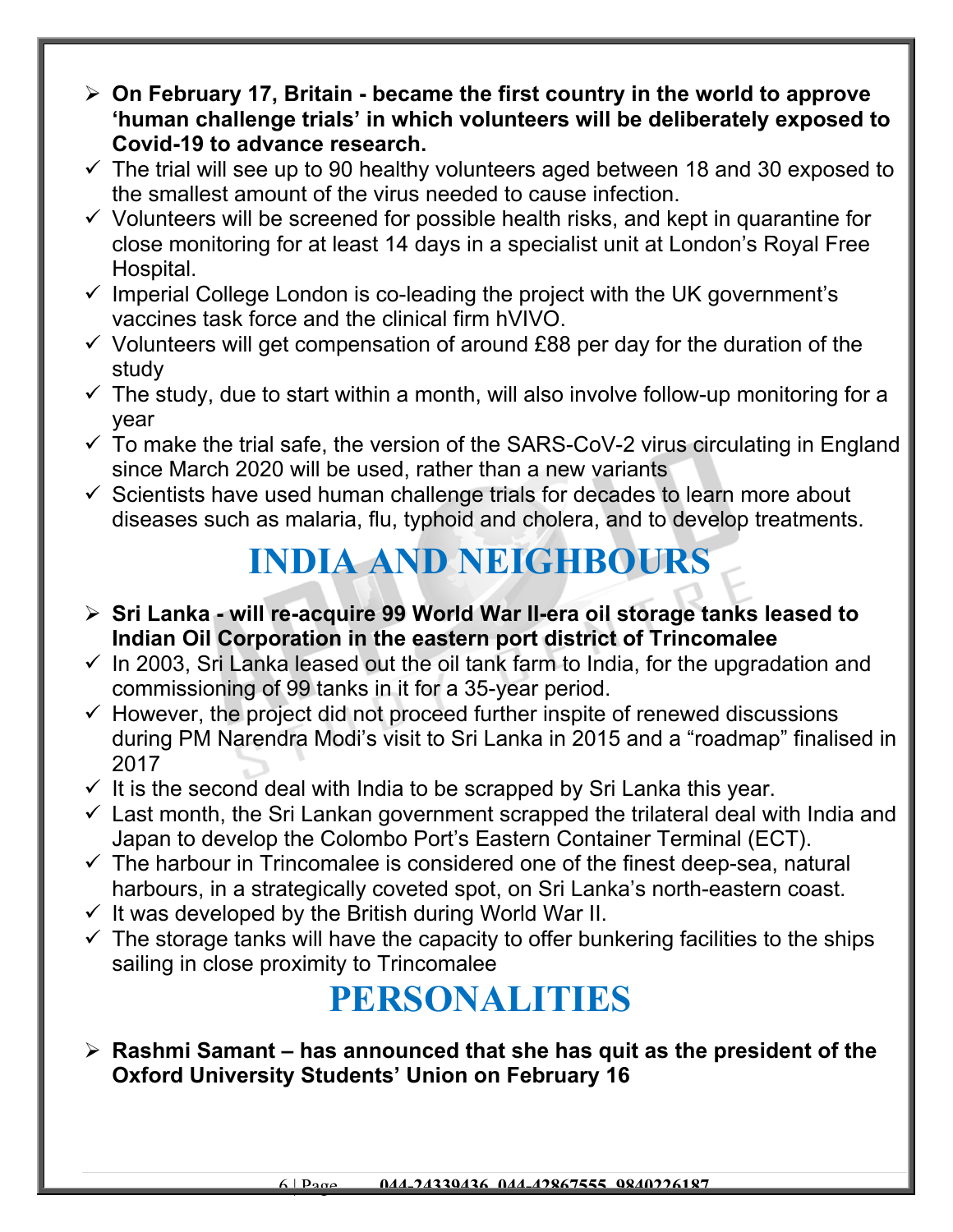

- $\checkmark$  Rashmi became the first Indian woman to be elected president of the Oxford University Students' Union
- $\checkmark$  She has stepped down following accusations of making "racist" and "insensitive" remarks online and on other forums in the past, including a reference to the Holocaust.
- $\checkmark$  She is also accused of offending transwomen in another post.
- $\checkmark$  Rashmi has since deactivated all her social media accounts.
- $\checkmark$  Rashmi, who studied in Manipal and Udupi and graduated from Manipal Institute of Technology, is a student of MSc in energy systems at Linacre College, Oxford University.

#### **AWARDS**

 **S. Chinny Krishna, the co-founder of Blue Cross of India - has been conferred with the 'Prani Mitra' award for 2021 by the Animal Welfare Board of India for his lifetime service to animals.** 



- $\checkmark$  Union Minister for Fisheries, Animal Husbandry and Dairving Giriraj Singh presented the award to Krishna in New Delhi on February 16.
- $\checkmark$  'Prani Mitra' is the country's highest award for animal welfare.
- $\checkmark$  Interestingly, Krishna's father V. Sundaram received the award for the year 1997

### **OBITUARY**

 **Captain Satish Sharma**, **veteran Congress leader – passed away in Goa following an illness**

7 | Page **044-24339436, 044-42867555, 9840226187**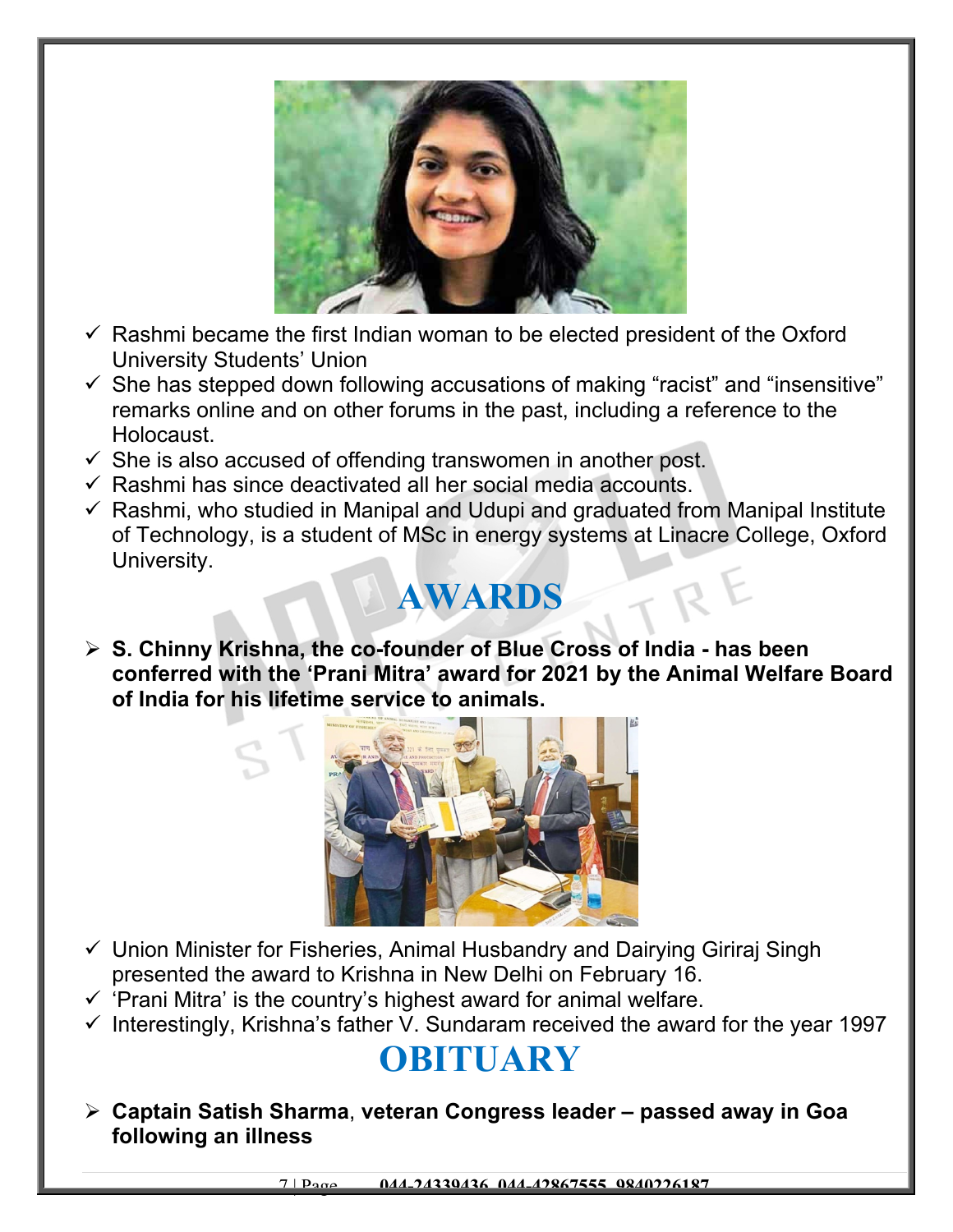

- $\checkmark$  Sharma, 74, was a former union minister and a former member of Lok Sabha and Rajya Sabha both.
- $\checkmark$  Known as Rajiv Gandhi's friend and a Gandhi family loyalist, Sharma was once a strong power centre in the grand old party by virtue of his proximity to the first family.
- $\checkmark$  After Rajiv Gandhi's assassination, Sharma contested the Amethi Lok Sabha constituency in Uttar Pradesh and became the minister for petroleum (1993-1996) in the P.V. Narasimha Rao government
- $\checkmark$  His tenure later came under scrutiny for allotment of petrol pumps as part of political patronage.
- $\checkmark$  Later, he had shifted to Rae Bareli before Congress President Sonia Gandhi started contesting from the seat since 2004.
- $\checkmark$  Capt. Sharma, a former airline pilot, was also given a Rajya Sabha berth by the Congress before he left the active politics

## **RANKINGS**

- **Maharashtra, Tamil Nadu and Uttar Pradesh remained the top three states with the highest employable talent, according to the India Skills Report 2021.**
- $\checkmark$  Karnataka takes the fourth spot followed by Andhra Pradesh at the fifth position
- $\checkmark$  Bangalore is among the most preferred cities to work for aspiring professionals.
- $\checkmark$  Delhi, Telangana, Gujarat, Rajasthan and West Bengal completes the Top 10 states with employable talent
- $\checkmark$  Haryana could not make it to this list again, despite the massive push from numerous skill development measures.
- $\checkmark$  The report was prepared by Wheebox in partnership with Taggd, CII, AICTE, AIU and UNDP
- $\checkmark$  As per the report, 45.9% of the youth were considered highly employable resources.
- $\checkmark$  This is far less than the previous years, indicating a skill gap in education
- $\checkmark$  The average age of India is 26.8 years old.
- $\checkmark$  Among the employable talent, more women were found employable than men.
- $\checkmark$  41.25% of women were found employable while only 38.91% of male employable resources were identified.